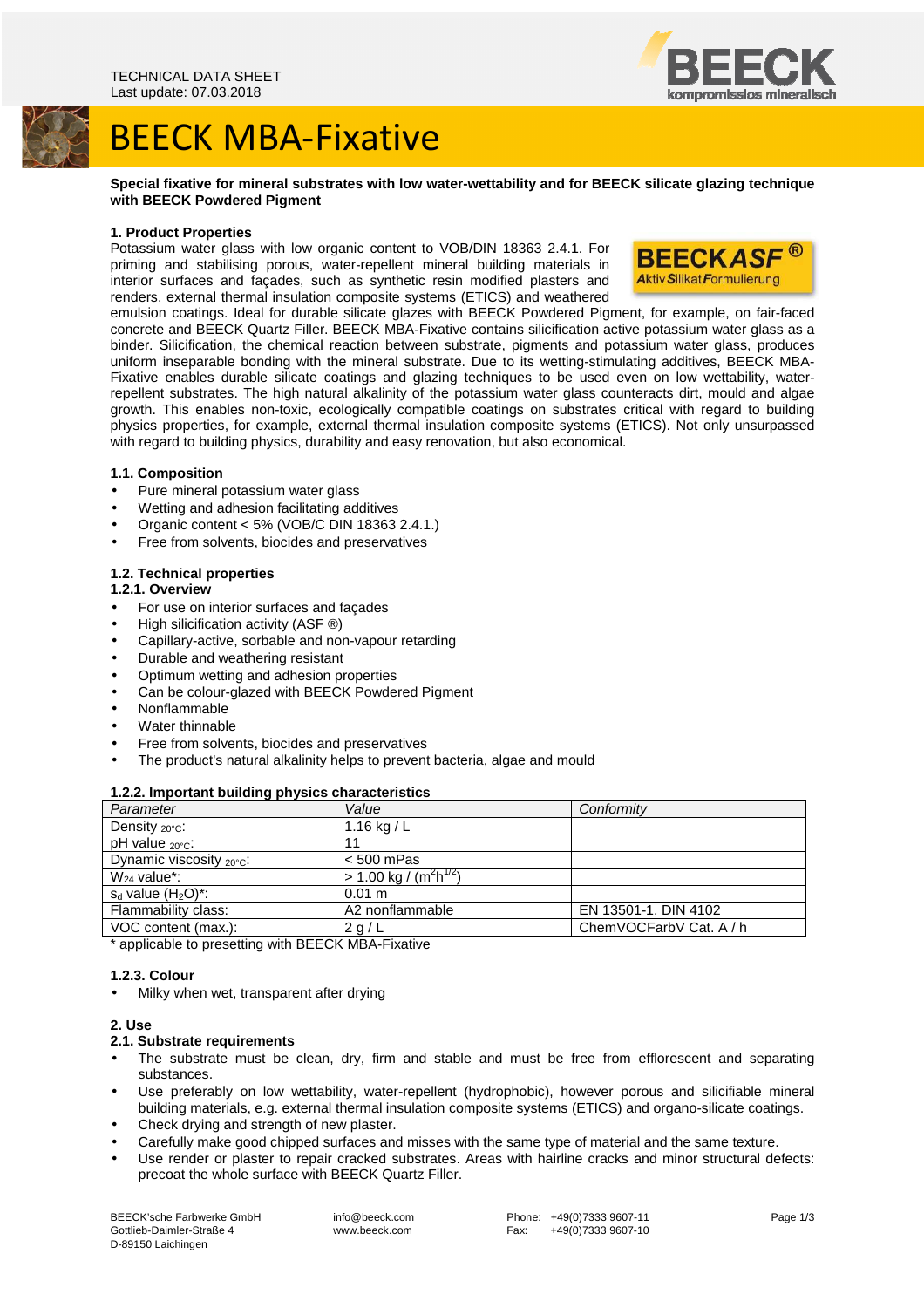

# BEECK MBA-Fixative

- Also apply BEECK Quartz Filler as a slurry-white glaze primer, if you do not want a fair-faced stone or concrete glazing effect.
- Gently clean pressure-sensitive surfaces.
- Prepare algae infested façades with BEECK Fungicide according to the factory specifications.
- Ensure uniform substrates and careful application on high visual quality surfaces.

# **2.2. Brief information on the standard system**

• See 2.4. Application instructions for the various areas of use of BEECK MBA-Fixative.

# **2.3. Substrate and preparatory treatment**

• **Lime plaster/render (PI/CSII), lime-cement plaster/render (PII), cement plaster/render (PIII); porous,**  with or without water repellency:

Check drying and strength of plaster. Use BEECK Etching Fluid to remove sinter skin on solid plaster or render, or grind off. Do not etch thin coat plasters and renders and composite systems (for example, ETICS). Preset plaster or render with BEECK MBA-Fixative, thinned with 2 parts water, to stabilise sanding surfaces and to reduce absorbency. Use BEECK MBA-Fixative, thinned with 5 parts water to flow coat crumbling but still firm plasters or renders several times until saturated. Allow air-lime plasters and renders to carbonate sufficiently before coating and always try out on a test area on site due to the required minimum strength.

# • **Concrete, fair-faced concrete:**

Use high pressure cleaner and BEECK Formwork Oil Remover according to the factory specifications to clean concrete pore-deep and to remove any residual release agent, and then rinse with plenty of clean water. Thoroughly was off in interior areas too. Test the wettability of the cleaned substrate by spraying on water. Preset with BEECK MBA-Fixative, thinned with 2 parts water. For glazing technique on fair-faced concrete, thin 1 part BEECK MBA-Fixative with 1 part water and glaze as described under 2.4. with the addition of BEECK Powdered Pigment.

# • **Brick, calcium silicate masonry, natural stone:**

Clean depending on the soiling and condition. Check for efflorescence (e.g. salt edges, iron salts), moisture damage and absorbency. Make good defective joints and bricks. Preset with BEECK MBA-Fixative, thinned with 2 parts water. Cannot be used on glazed clinker or pore-free natural stone, e.g. granite.

• **Existing coats, synthetic resin plaster or render, external thermal insulation composite systems (ETICS):** 

Thoroughly clean old mineral coatings and brush off. Remove cracked, less adherent and film-forming old coats as pore-deep as possible. Check remaining coats for adhesion, firmness and intactness. Clean firmly adhering coatings and plasters or renders. Use BEECK Fungicide according to the factory specifications to prepare and re-treat surfaces infested with algae. Prime absorbent, chalking and crumbling surfaces with BEECK MBA-Fixative, thinned with 2 parts water. Due to the heating effect, only use light colours (lightness value LV > 40) on ETICS, even for glazing techniques.

- **Unsuitable substrates** are horizontal or sloping surfaces exposed to the weather, less stable, pore-free, efflorescent surfaces and non-alkali-resistant substrates such as wood-based materials (MDF, OSB), clay or loam, gypsum, and plastics as well as non- firm and plasto-elastic coatings.
- **Defective substrates** require a differentiated approach. Apply renovation render or plaster to damp, saltcontaminated surfaces, basement walls and base areas. Apply subsequent primer coat over whole surface with BEECK Quartz Filler.

# **2.4. Application instructions**

# **2.4.1. General information**

Check substrate suitability as required (see 2.1 and 2.3). Pay particular attention to the absorbency, strength and texture of the respective substrate. Try out on a test area before using on high quality and critical surfaces. Ensure that the product is used by qualified persons only.

- Carefully cover surfaces which are not to be treated especially glass, ceramics, window sills, expansion joints, lacquer and anodic coatings – and protect them from splashes.
- Especially if using tinted coatings and glazing techniques: Always use containers of product from the same production batch to paint self-contained areas. Ensure sufficient qualified workers and smooth, uninterrupted coating process.
- Do not use in wet conditions, if there is a risk of frost, on hot surfaces or in the blazing sun.
- Minimum application temperature: +8°C
- Drying time for glazing technique: at least 8 hours per pass.
- Protect fresh coats from rain and the blazing sun. Hang up scaffolding sheeting in front of the surface worked on.